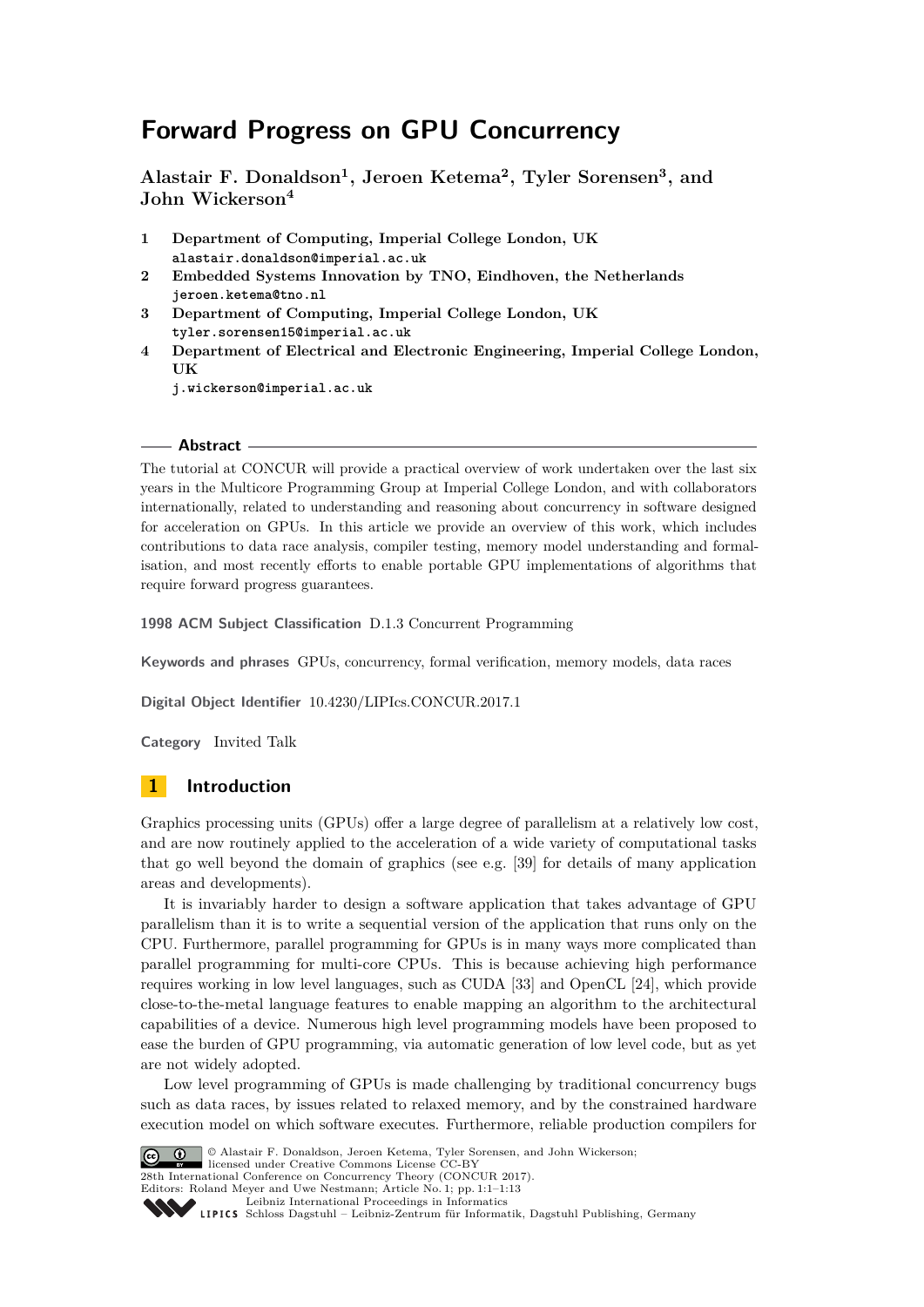## <span id="page-1-1"></span>**1:2 Forward Progress on GPU Concurrency**



**Figure 1** Overview of a typical GPU architecture.

GPUs are hard to maintain due to the challenge of keeping pace with changing architectures and evolving source languages, and because GPU-specific optimisations—e.g. ones that aim to reduce control-flow divergence between threads—are important for performance but error-prone to implement.

After giving a brief overview of the GPU programming model (Section [2\)](#page-1-0), we present an overview of a line of work pursued by the Multicore Programming Group at Imperial College London, with various collaborators, which has contributed to: automated data race analysis (Section [3\)](#page-2-0), compiler testing (Section [4\)](#page-5-0), memory models (Section [5\)](#page-6-0), and forward progress guarantees to support blocking algorithms (Section [6\)](#page-8-0). While we principally focus on the approach taken by our line of work, we briefly discuss related approaches. In each area, we also touch on open problems that will require future research to solve.

# <span id="page-1-0"></span>**2 Overview of the GPU Programming Model**

GPUs are programmed using an SPMD (single program, multiple data) model, in which a large number of *processing elements* (PEs) all execute the same program, with each PE operating on a different subset of some shared data. At the hardware level, PEs are typically grouped into *multiprocessors* (see Figure [1\)](#page-1-1). Each PE generally has access to a few hundred bytes of *private memory*; all the PEs in the same multiprocessor have a few kilobytes of *shared memory* available; and a large amount of *global memory* is shared between all multiprocessors.

The two main programming languages for writing SPMD programs are OpenCL [\[24\]](#page-11-0) and CUDA [\[33\]](#page-12-1), both of which derive from the C programming language. The languages follow the above sketched hardware hierarchy quite closely by subdividing the execution of a program among a number of *work-items* (or *threads*)—mapping to PEs. These workitems are a grouped into (multi-dimensional) *work-groups* (or *thread-blocks*)—mapping to multiprocessors—which in turn are grouped into (multi-dimensional) *NDRanges* (or *grids*). A programmer specifies the program to be executed by a single work-item—called a *GPU kernel*—and defines the work-group and NDRange sizes that should be used for execution. The OpenCL programming model uses the terms *work-items*, *work-groups*, and *NDRanges*, while CUDA uses *threads*, *thread-blocks*, and *grids*. For the remainder of the article we use the OpenCL terminology, except that we find it more natural to use *thread* rather than *work-item*.

An OpenCL kernel computing a prefix-sum (or scan) [\[25\]](#page-11-1) is presented in Figure [2.](#page-2-1) The kernel is intended to be executed by a single 1-dimensional work-group. The keyword **global** indicates that the arrays in and out reside in global memory. Similarly, the keyword **local** (not used in the example) indicates that an array resides in shared memory. Any variable declared without the **global** or **local** keyword is thread-private. To enable each thread to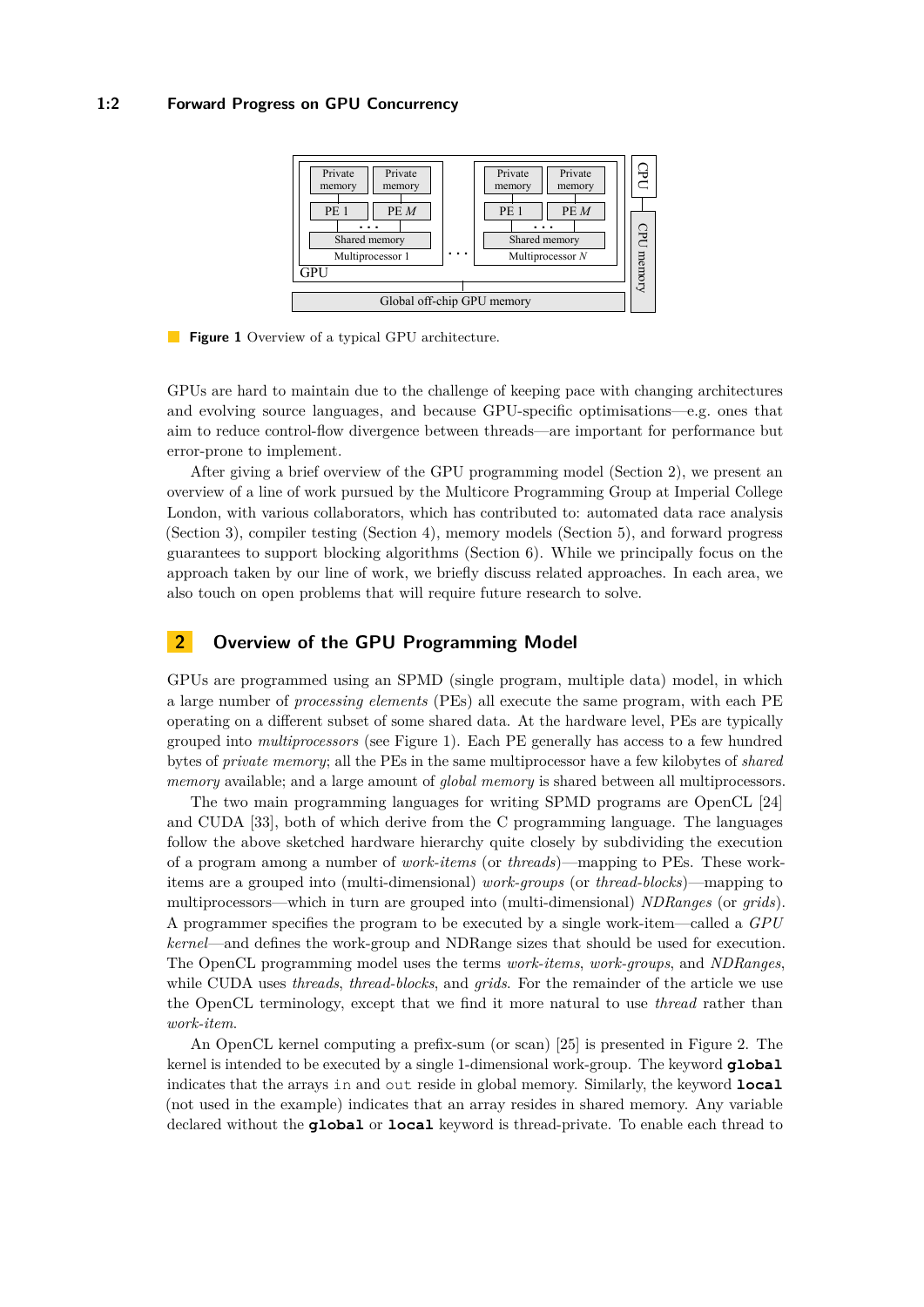```
kernel void KoggeStone(global int *in, global int *out) {
    unsigned tid = get_local_id(0);
    out[tid] = in[tid];barrier(CLK_GLOBAL_MEM_FENCE);
    for (unsigned offset = 1; offset < tid; offset * = 2) {
        int temp;
if (tid >= offset)
          {temp = out[tid - offset]};
        barrier(CLK_GLOBAL_MEM_FENCE);
        if (get_local_id(0) >= offset)
          {out[tid] = temp + out[tid];}
        barrier(CLK_GLOBAL_MEM_FENCE);
    }
}
```


operate on different data, several functions are provided that allow a thread to access its unique id. One of these functions is get\_local\_id, which yields the unique id of a thread within a work-group.

Except when performing the most basic computations, threads typically need to share intermediate results. In OpenCL and CUDA, these intermediate results are traditionally shared with the help of *synchronisation barriers*: each thread writes its intermediate results to local or global memory and then calls the **barrier** function. The **barrier** function stalls the thread until all other threads *within the same work-group* have also called the function and all outstanding memory operations have been committed. The argument of the **barrier** function indicates whether operations on local or global memory need to be committed. In the case of the GPU kernel of Figure [2,](#page-2-1) only operations on global memory are committed.

As stressed above, barriers can *only* be used for communication within work-groups; they cannot be used for communication between work-groups. The same holds for early implementations of atomic operations on GPUs. This was rectified with OpenCL 2.0, which defines atomic operations that can operate between work-groups. The semantics of OpenCL 2.0 atomics are subtle, and expressing them precisely is a research endeavour we are pursuing, thus we postpone a more detailed discussion of them to Section [5.](#page-6-0) Finally, it is worth mentioning that the new NVIDIA CUDA 9.0 provides primitives for barrier synchronisation across work-groups [\[34\]](#page-12-3).

# <span id="page-2-0"></span>**3 Static Data Race Analysis**

Data races are an important kind of defect that affect shared memory concurrent programs, and GPU kernels in particular. Informally, a GPU kernel exhibits a *data race* if it is possible for two distinct threads,  $t_1$  and  $t_2$ , to issue memory operations accessing a common location *m* such that: at least one of the operations is non-atomic, at least one of the operations modifies  $m$ , and  $t_1$  and  $t_2$  do not synchronise between the operations. The semantics of data races are not well defined in CUDA nor in older versions of OpenCL, and data races are a form of undefined behaviour in OpenCL 2.0 [\[24\]](#page-11-0) and later. As well as being defects in their own right, data races can lead to unwanted nondeterminism, which can cause other bugs that are hard to reproduce and fix.

To aid programmers in reasoning about data races in GPU kernels we spent several years designing GPUVerify, a static data race analysis tool [\[11,](#page-11-2) [10,](#page-11-3) [4\]](#page-10-0). GPUVerify caters primarily for the *traditional* style of GPU programming where threads in distinct work-groups do not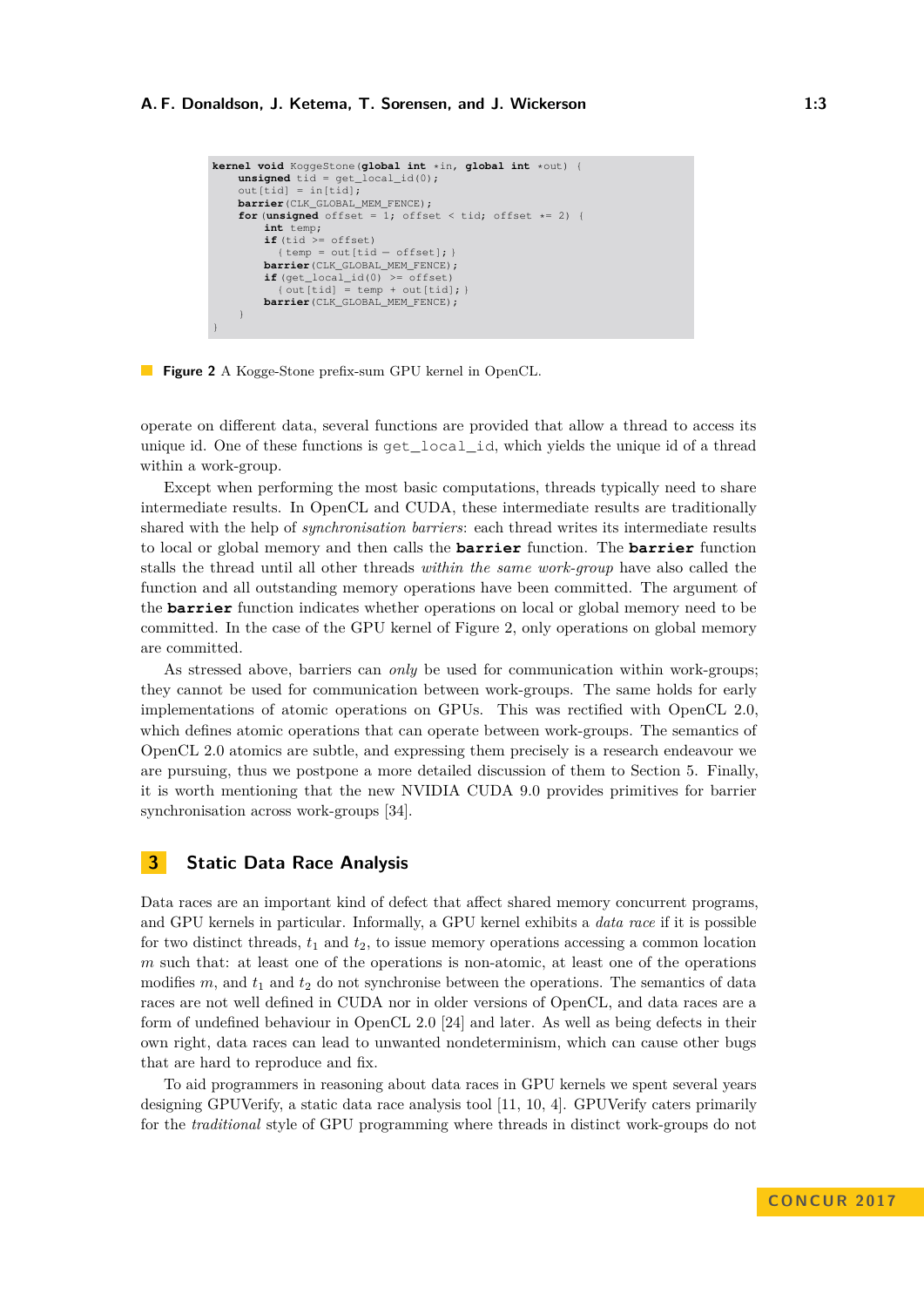## **1:4 Forward Progress on GPU Concurrency**

communicate during the lifetime of a kernel, and where intra-work-group communication is exclusively via synchronisation barriers.

The traditional setting affords a key property: when a GPU kernel is executed on a given input, if *any* thread schedule can exhibit a data race, then *all* thread schedules exhibit a data race. We briefly sketch the argument for this. Let us call a data race occurring in a given thread schedule a *principal race* if the associated memory accesses  $a_1$  and  $a_2$  are guaranteed to occur, regardless of the instructions executed by other threads. That is, the conditions for the associated threads to issue  $a_1$  and  $a_2$  arise directly from the input on which the GPU kernel is executed, and do not depend on the thread schedule. Clearly, if a thread schedule exhibits a principal race involving accesses  $a_1$  and  $a_2$ , then *every* thread schedule must exhibit this principal race. Furthermore, in the traditional GPU programming model, every thread schedule that exhibits a race is guaranteed to exhibit a principal race. This is because a traditional GPU kernel behaves *entirely deterministically* in the absence of a data race [\[16\]](#page-11-4).<sup>[1](#page-3-0)</sup> Threads in different work-groups have no means of synchronising, and thus can only influence one another by racing. Threads in the same work-group can only synchronise via barriers. Hence, in the absence of data races, the execution of each thread is independent of the actions of all other threads until barrier synchronisation occurs, and the state of each thread upon reaching a barrier is independent of the chosen thread interleaving. Repeating this argument for each following barrier, we see that traditional GPU kernel execution is deterministic. Because a race-free GPU kernel is deterministic, a kernel exhibiting a race is guaranteed to have a fixed set of principal races and, hence, if any schedule exhibits a race then all do.

GPUVerify leverages the above result to reduce the problem of reasoning about data races in highly parallel GPU kernels to reasoning about assertions in a sequential program. This is achieved by translating a parallel kernel into a sequential program that models one particular thread schedule between each pair of barrier synchronisation points in the kernel, tracking the reads and writes of threads, and using assertions to determine the conditions under which data races occur. In practice, GPUVerify uses a schedule in which threads execute in lock-step [\[18\]](#page-11-5).

Because GPU kernels are often executed by hundreds or even thousands of threads, it would not be practical to model all these threads explicitly. Instead, GPUVerify exploits the fact that data races occur *pairwise*, and only models execution of a kernel by a pair of threads. The identities of these threads are made symbolic in the sequential program that GPUVerify generates, so that reasoning is in fact performed over all possible pairs. To over-approximate the effects of additional threads, the shared state of the GPU kernel is made abstract. By default GPUVerify uses an extremely coarse abstraction, where other threads are assumed to have arbitrary effects on the shared state [\[10\]](#page-11-3).

The sequential program generated by GPUVerify is encoded in the Boogie intermediate verification language [\[5\]](#page-10-1), whose supporting tool—also called Boogie—generates verification conditions that are discharged by SMT solvers such as Z3 [\[19\]](#page-11-6) and CVC4 [\[6\]](#page-10-2). To handle loops, Boogie requires invariants to be supplied. For this purpose we have equipped GPUVerify with a tailored engine for loop invariant inference, which is by now relatively mature. The engine works by speculating candidate loop invariants via a set of rules, which we devised through careful study of a large set of GPU kernels [\[9\]](#page-10-3). The candidate invariants speculated for a kernel are fed to the Houdini algorithm [\[20\]](#page-11-7), which computes the largest conjunction of

<span id="page-3-0"></span>We assume here that concurrency is the only possible cause of nondeterminism; sources of nondeterminism due to e.g. accessing invalid memory locations are an orthogonal concern.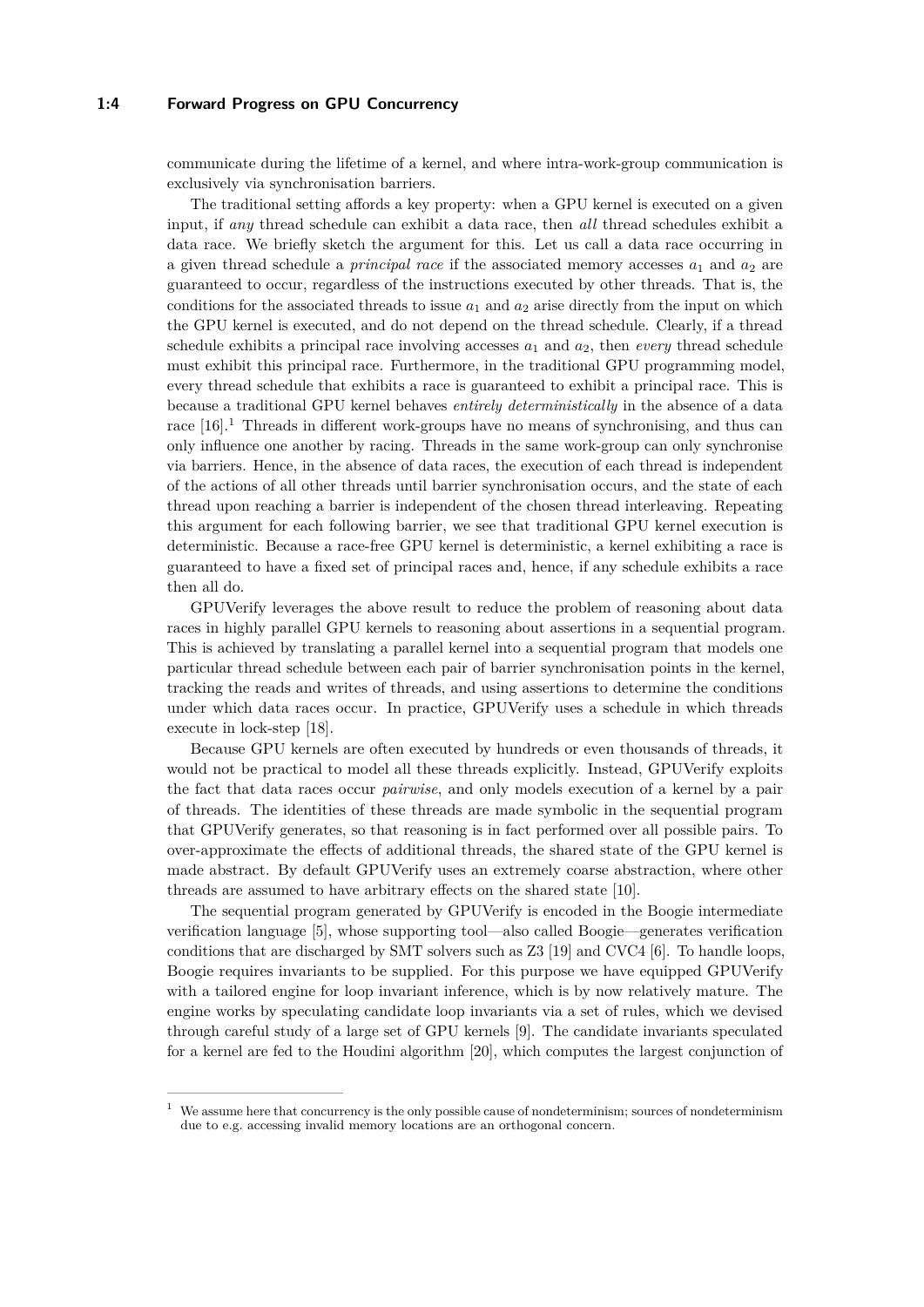candidates that form an inductive invariant for the kernel. The computed invariant is then used in an attempt to prove freedom from data races.

Several other methods for testing and verifying properties of GPU kernels have been proposed. These include approaches based on dynamic analysis [\[35,](#page-12-4) [48,](#page-12-5) [28\]](#page-11-8), verification via SMT solving [\[29,](#page-11-9) [38,](#page-12-6) [44\]](#page-12-7), symbolic execution [\[30,](#page-11-10) [17\]](#page-11-11), and program logic [\[12,](#page-11-12) [26\]](#page-11-13).

# **Open problems**

Despite operating reasonably automatically on a relatively large set of GPU kernels [\[4,](#page-10-0) [9\]](#page-10-3), the GPUVerify technique has three main limitations.

First, the loop invariant inference method used by the tool can be inefficient, due to the sheer number of candidate invariants that are speculated. Many of the candidates turn out to be incorrect or non-inductive, so that many iterations of the Houdini algorithm are required to refute them, each iteration requiring one or more expensive calls to an SMT solver. We believe that a significantly more efficient mechanism for computing relevant loop invariants could be built by performing abstract interpretation over carefully-designed abstract domains that capture the memory access patterns of GPU kernels.

Second, the shared state abstraction employed by GPUVerify leads to false alarms for kernels whose race-freedom depends on richer properties of the shared state. To aid in the verification of such kernels, GPUVerify supports *barrier invariants*—properties of the shared state that are proven to be satisfied by threads individually on entry to a barrier synchronisation operation, and which can thus be assumed to hold for all threads on exit from the barrier [\[15\]](#page-11-14). However, barrier invariants must currently be specified manually, and have only been investigated practically in one domain so far: reasoning about parallel prefix sums. Relatedly, our recent work on termination analysis for GPU kernels shows that the coarse shared state abstraction used by GPUVerify often suffices for proving kernel termination in a thread-modular manner, but identifies a number of cases where richer shared state abstractions are required [\[23\]](#page-11-15).

Third, GPUVerify fundamentally exploits the traditional GPU programming model where barriers are the only means for synchronisation. As discussed further in Sections [5](#page-6-0) and [6,](#page-8-0) modern GPU kernels increasingly go beyond the boundaries of this simple computational model, using atomic operations to implement fine-grained concurrent algorithms. In general, reasoning about data race-freedom of GPU kernels that use atomic operations is just as hard as reasoning about data race-freedom for arbitrary concurrent programs. In particular, a race-free GPU kernel need not behave deterministically if it uses atomic operations. This breaks the property that allows GPUVerify to reason about a kernel via translation to a sequential program. Although GPUVerify can handle some limited use cases for atomic operations [\[7\]](#page-10-4), the tool over-approximates more general uses of atomics, so that it will report false alarm data races for algorithms that, for instance, protect shared data structures using mutexes built via atomic operations. Nevertheless, we conjecture that the contexts in which GPU programmers use atomic operations in practice are likely to be limited and idiomatic, and that there may be scope for targeted analyses that exploit this idiomatic nature.

In related work, we note that GKLEE, another GPU race detection tool [\[30\]](#page-11-10), has also been extended to reason about atomics in some scenarios [\[14\]](#page-11-16), and that reasoning about atomic operations in GPU kernels via *resource invariants* in separation logic has recently been proposed [\[3\]](#page-10-5).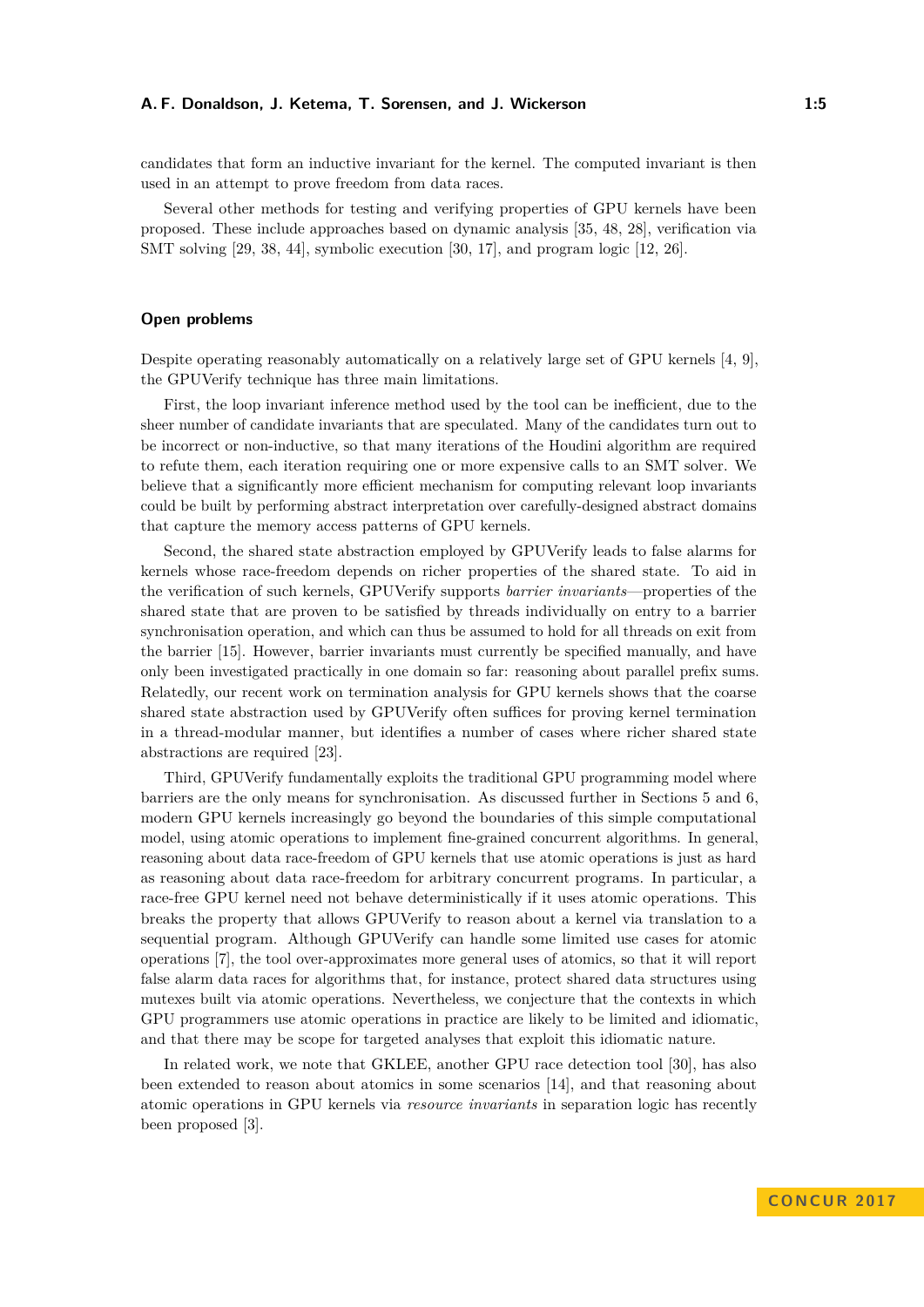## **1:6 Forward Progress on GPU Concurrency**

# <span id="page-5-0"></span>**4 Many-Core Compiler Fuzzing**

The race analysis provided by GPUVerify (see Section [3\)](#page-2-0) operates on the intermediate representation of the LLVM compiler framework, generated by Clang's OpenCL and CUDA front-ends. More generally, it is common for static race analysis tools to operate at the level of program source code, or at some intermediate representation associated with a particular tool chain. Either way, an analysis that establishes properties of a program at some higher-than-binary level of abstraction relies on correct downstream compilation.

Aware that guarantees provided by GPUVerify are conditional on the reliability of CUDA and OpenCL compilers, we undertook research into testing such compilers. We focused on testing OpenCL compilers using two methods: *random differential testing* [\[32\]](#page-11-17), where compilers are cross-checked against each other using randomly-generated programs, and *equivalence modulo inputs testing* [\[27\]](#page-11-18), where a single compiler is tested via a family of programs that, for a given input, ought to yield equivalent results. In both cases, mismatches are indicative of compiler bugs. Both methods are examples of *fuzzing*, where a system is tested against randomly-generated inputs.

We built a tool, CLsmith [\[31\]](#page-11-19), which extends the Csmith generator for C programs [\[47\]](#page-12-8) to the domain of OpenCL. It was relatively simple to extend Csmith to generate "embarrassingly parallel" OpenCL kernels in which threads do not communicate at all. More challenging was to devise methods for generating OpenCL kernels in which threads *do* communicate—either using barriers or atomic operations—but in a manner such that the generated kernels are guaranteed to be free from data races and to compute deterministic results.[2](#page-5-1)

We armed CLsmith with three modes for generating such kernels: *barrier* mode, where generated kernels are equipped with shared arrays, indexed in a manner that avoids data races; *atomic-sections* mode, where atomic operations are used to build sections of code that can only be executed by a single thread, structured such that the particular thread that executes a section depends on the thread schedule, but such that the side-effects associated with executing the section are independent of the specific thread that executes the section; and *atomic-reductions* mode, where associative, commutative atomic operations (such as atomic\_add and atomic\_min) are used to perform reductions on data values computed locally by individual threads, ultimately leading to deterministic results.

Via an experimental campaign applying CLsmith to 21 OpenCL (device, compiler) configurations, covering a range of GPU, CPU, FPGA, and emulator implementations [\[31\]](#page-11-19), we discovered more than 50 OpenCL compiler bugs, most affecting commercial implementations. Surprisingly, and disappointingly from an academic perspective, these bugs were almost exclusively *sequential*: basic compilation bugs that could manifest in a single-threaded kernel. We found a large number of defects affecting programs that manipulate data via user-defined structures. While we found a small number of bugs that required barrier synchronisation operations to be present in order to manifest, even these did not appear to be directly concurrency-related: they could affect kernels that, despite featuring barriers, did not depend on inter-thread communication for result computation.

<span id="page-5-1"></span><sup>2</sup> As argued in Section [3,](#page-2-0) kernels that only use barrier operations for inter-thread communication are guaranteed to be deterministic if they are race-free. However, atomic operations open the possibility for race-free kernels to be nondeterministic.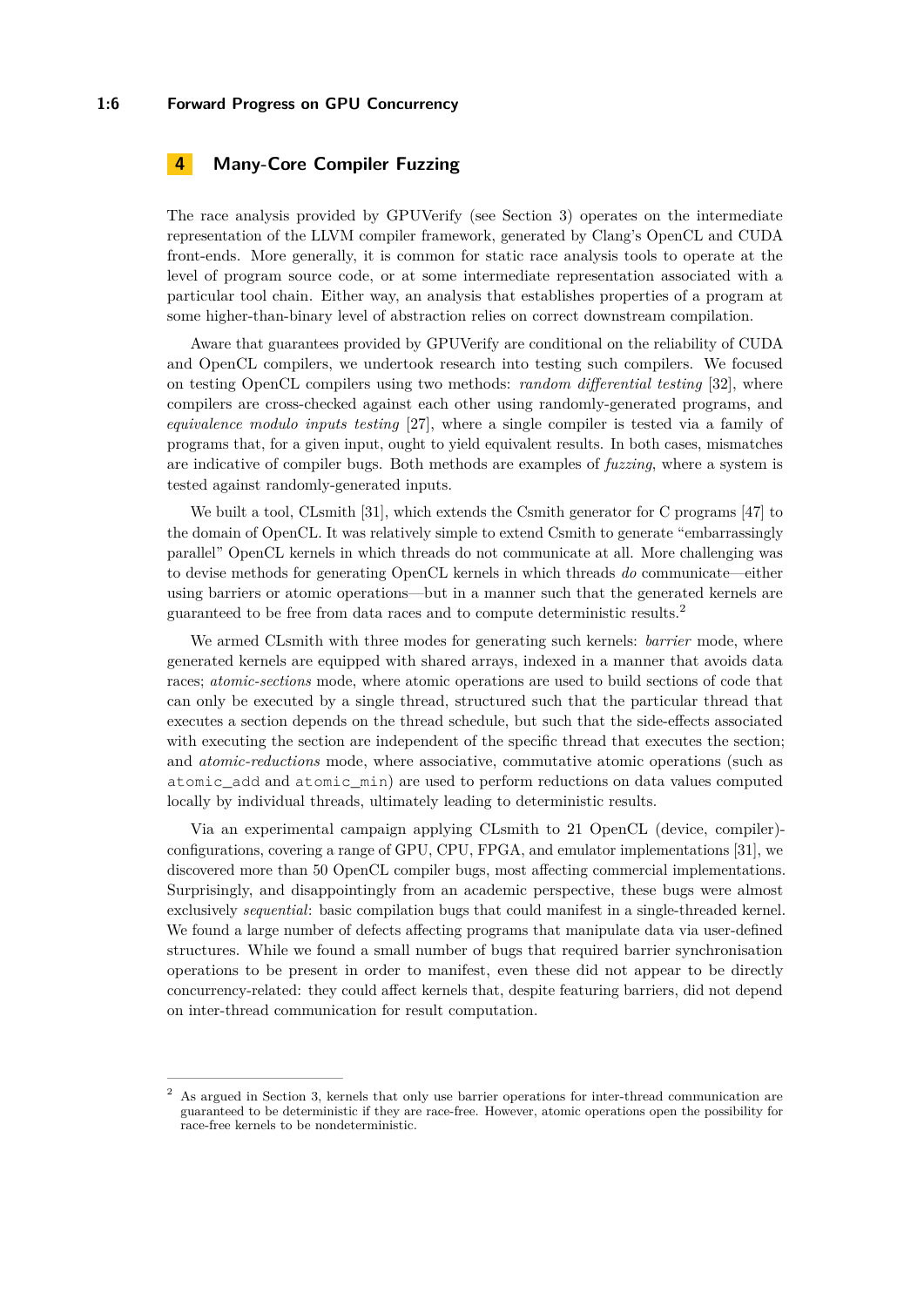# **Open problems**

The fact that our testing methods did not identify any compiler bugs that were directly concurrency-related could be because (a) OpenCL compilers do not yet perform sophisticated concurrency-related optimisations, (b) our method did in fact trigger concurrency-related compiler bugs, but in addition triggered so many basic sequential compiler bugs that the effects of the concurrency-related bugs were masked, or (c) the methods we investigated so far for detecting concurrency-related bugs are too simple.

Possibility (a) could be investigated with reference to open source compilers, such as the Intel back-end for the Beignet open source implementation of OpenCL.[3](#page-6-1) Running a similar testing campaign against more mature OpenCL compilers in the future might shed light on possibility (b).

As we discuss further in Section [5,](#page-6-0) OpenCL 2.0 includes a full suite of well-defined atomic operations, together with a memory model specification. With respect to possibility (c), this raises the problem of how to generate random OpenCL kernels that exercise these concurrency-related features in non-trivial yet predictable ways, to test more thoroughly the compilation of concurrency primitives.

# <span id="page-6-0"></span>**5 GPU Memory Models**

As mentioned in Section [3,](#page-2-0) many GPU programmers have been going beyond the traditional barrier synchronous model of computation, writing fine-grained concurrent algorithms that manipulate irregular data structures, e.g. graphs. This raises the question of what sort of *memory models* GPU architectures present, and in particular, what values a thread might observe when reading from a shared memory location.

Empirically, we used *litmus tests* to investigate the memory models of several NVIDIA and AMD GPUs [\[1\]](#page-10-6), showing (a) that they *do* exhibit relaxed (i.e. non-sequentially consistent) behaviour, and (b) that several programming idioms relied on by high level algorithms assume that such relaxed behaviour *cannot* occur, and thus are not guaranteed to work correctly on these platforms. In follow-up work we substantiated this possibility by designing a testing framework geared towards automatically provoking relaxed memory bugs in GPU-accelerated applications [\[40\]](#page-12-9).

In large part, the issues that we discovered in these works stem from the lack of a memory model specification in CUDA, and in OpenCL prior to OpenCL 2.0. The OpenCL 2.0 specification [\[24\]](#page-11-0) provides a memory model specification based on the C11 memory model [\[22\]](#page-11-20). However, the memory model is complicated by the fact that OpenCL features a hierarchical organisation of threads and memory spaces, as discussed in Section [2](#page-1-0) and illustrated by Figure [1.](#page-1-1) For example, threads in the same work-group can use fast shared memory to communicate, while threads in different work-groups must communicate via slower global memory. OpenCL also features *shared virtual memory* (not depicted in the overview of Figure [1\)](#page-1-1), through which device threads can communicate with threads running on the host processor. The situation is further complicated by the fact that memory accesses are *scoped*. For example, a write to global memory can have *device* scope, so that its effects are visible to all threads running on a device, or the more restricted *work-group* scope, so that although the write will eventually propagate to all threads, the write can only contribute to reliable synchronisation with threads in the same work-group. These subtleties

<span id="page-6-1"></span> $^3$  <https://www.freedesktop.org/wiki/Software/Beignet/>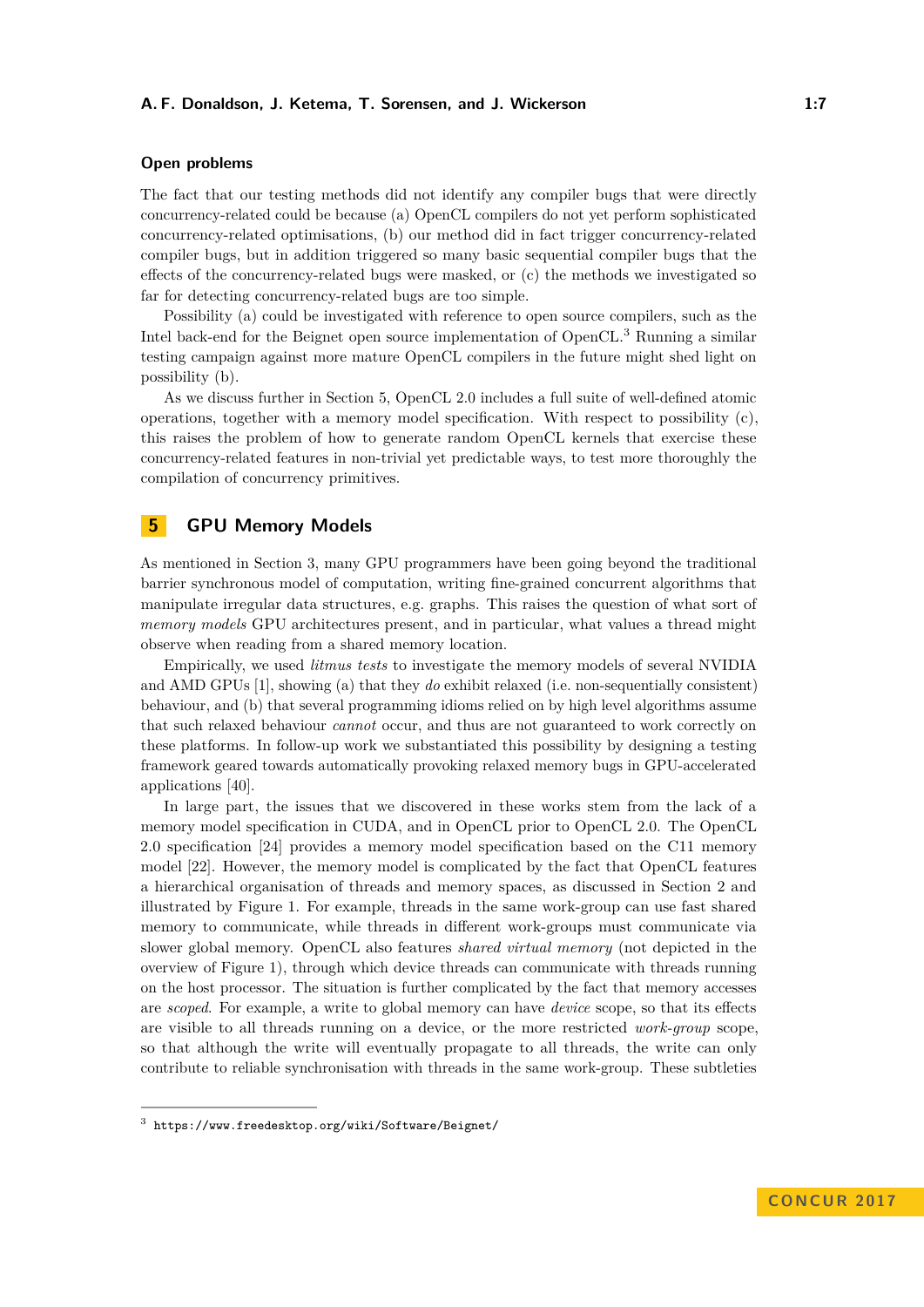## **1:8 Forward Progress on GPU Concurrency**

are intended to provide optimisation opportunities for OpenCL programmers and language implementers. Our attempt to formalise the memory model [\[8\]](#page-10-7) led to the identification of some fundamental flaws in the way the model handles the class of *sequentially-consistent* (SC) memory accesses. SC is the default mode for accessing memory, and is intended to be the easiest for programmers to reason about (but not the most efficient), because all SC accesses in a program are guaranteed to be executed in some total order on which all threads agree. Our formalisation exposed a tension between this total order (which is visible to *all* threads), and OpenCL's scoping mechanism (which is intended to restrict visibility to just *some* threads). We were able to construct a small OpenCL program that involves SC accesses on two different devices, and show that even if these accesses are scoped to be visible only within the device that performs them, the compiler is still obliged to enforce an inter-device order between them [\[8,](#page-10-7) Example 10]. As such, the existing OpenCL memory model provides guarantees that are too strong to be efficiently implemented by a compiler. In our work, we suggest how the situation could be resolved in a future revision of the OpenCL memory model by enforcing a total order only between SC memory accesses that have the same scope [\[8,](#page-10-7)  $\S5$ ].

Although OpenCL's scoping mechanism allows some synchronisation patterns to be optimised, its usefulness is hampered by its requirement that two memory accesses can only synchronise if both use a scope that is wide enough to encompass the other. This symmetry inhibits the popular work-stealing pattern [\[13\]](#page-11-21), which is often used to implement algorithms with irregular workloads. In order for a work-group to allow its work to be stolen by another work-group, it must scope all of its memory accesses widely enough to encompass all the work-groups that might wish to steal. Using such a wide scope is unnecessary in the common case when no stealing occurs and visibility is only needed within the current work-group. To rectify this shortcoming, Orr et al. have proposed *remote-scope promotion* (RSP) [\[36\]](#page-12-10). In their proposal, memory accesses can default to the intra-work-group scope (for good performance in the common case), and when a thread wishes to steal from another work-group, it invokes RSP to temporarily widen the scope of the victim's memory accesses, so that it can perform the necessary synchronisation to steal work.

Using the Isabelle proof assistant and the HERD memory model simulator  $[2]$ , we formalised Orr et al.'s RSP extension and their proposed mapping to AMD's prototype GPU architecture [\[45\]](#page-12-11). These efforts brought to light several corner cases in the design, which we discussed in detail with Orr et al. We also discovered two serious flaws in the proposed mapping, both of which could lead to incorrect results being calculated. We were able to propose fixes in both cases. This work emphasises the value of applying formal methods to the early-stage design of hardware support for concurrent programming language features.

In more recent work, we have gone on to develop techniques for making the bug-finding process applied to Orr et al.'s work more automatic. Our Memalloy tool [\[46\]](#page-12-12) takes any source language memory model, any target architecture memory model, and a description of a compilation mapping from source language to target architecture, and uses automatic constraint-solving technology to seek programs with behaviours that are forbidden at the source language level but are nonetheless observable on the target architecture when the compilation mapping is applied. For instance, the tool is able to reproduce (and minimise) our two manually-found RSP-related bugs in under two hours. We also used Memalloy to explore the compilation process from OpenCL to NVIDIA GPUs, and thereby discovered that the memory model we had deduced for NVIDIA GPUs through litmus testing (see the beginning of this section) was too weak to support the natural compilation scheme for OpenCL. After strengthening (and re-validating) the NVIDIA model, Memalloy was able to prove (up to a bound) the absence of memory-related bugs in the compilation scheme.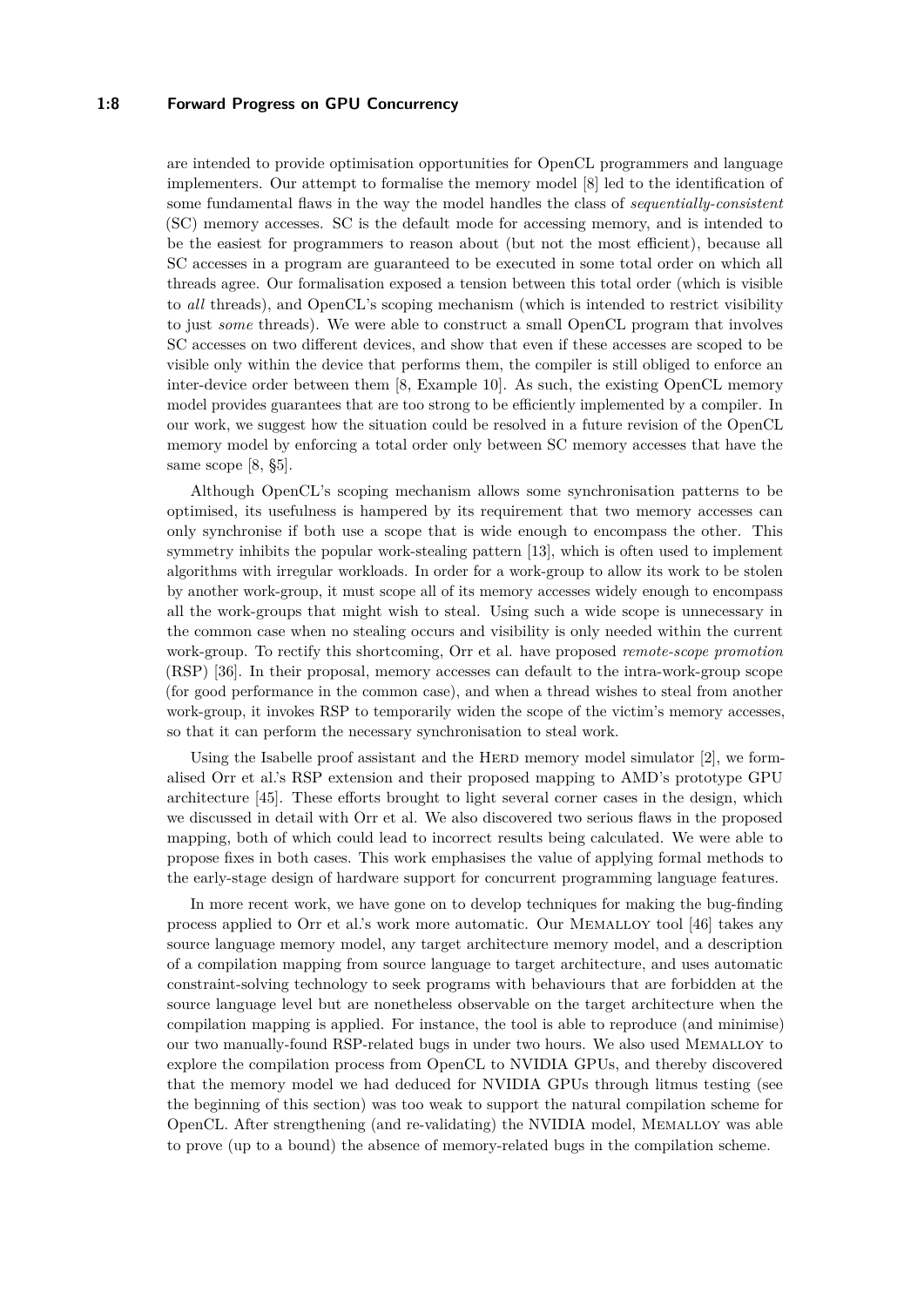# **Open problems**

There remains work to be done to investigate how the OpenCL memory model is implemented on the other kinds of devices that are OpenCL targets, such as FPGAs and digital signal processors (DSPs). For instance, Intel's OpenCL compiler for its FPGAs supports some of OpenCL's atomic operations, and it may be possible to employ formal methods to help ascertain whether they are implemented correctly and as efficiently as possible.

Also, existing studies of GPU memory models (both at the language level and the architecture level) have focused primarily on the single-device setting. However, OpenCL is designed to allow multiple devices to communicate with each other and with the host processor (via shared virtual memory). There is a need for techniques to help ascertain whether the OpenCL memory model has been implemented correctly and efficiently in this case. Furthermore, when shared virtual memory is used in 'fine-grained system' mode (whereby devices have simultaneous access to the entirety of the host's memory), there is a need to understand how the OpenCL memory model (as implemented on those devices) interacts with the memory model of the host processor. A general theory of how to *compose* memory models may be called for.

# <span id="page-8-0"></span>**6 Blocking Algorithms and Forward Progress**

Many parallel programs on traditional multicore systems (e.g. CPUs) have blocking behaviours. That is, one thread in the system will spin, waiting for another thread in the system to reach a certain point in the program. These interactions are typically orchestrated using flag values in a shared memory region. Common examples of concurrent idioms with blocking behaviours are mutexes and synchronisation barriers. In order to execute correctly (e.g. terminate or make progress), blocking behaviours require certain properties from the thread scheduler. Namely, if a thread  $t_1$  is waiting for a thread  $t_2$ , the scheduler must ensure that  $t_2$  is allowed to execute, thus freeing  $t_1$  from waiting. If the system, for whatever reason, cannot guarantee that  $t_2$  will eventually execute, then  $t_1$  might wait indefinitely. A scheduler which guarantees the relative execution of threads is said have the *forward progress* property.

Currently, GPU specifications do not provide forward progress properties between threads in different work-groups, effectively disallowing popular existing idioms (and thus, programs) from multicore CPU systems to be ported to GPUs in a reliable manner. However, GPU programmers have discovered that by exploiting quirks in today's GPUs, certain blocking idioms can be made to execute as expected. This can be achieved pragmatically by determining (via trial and error) the number of work-groups for which forward progress appears to be guaranteed, and hard coding this number into the GPU kernel. This can be fiddly, since in practice the number is influenced by the program (e.g. due to register usage), the target GPU (e.g. due to hardware resource limits), and the GPU driver (e.g. due to its policy on how resources are allocated). Moreover, this approach to writing applications suffers from two drawbacks. First, applications that exploit such quirks are *not portable* even across GPUs from the same designer: undesirable behaviour (e.g. indefinite spinning) may occur when executing the program on a different GPU model, applying otherwise semantics-preserving changes to the program, or updating the GPU driver. Second, because the behaviour is not guaranteed by GPU programming language specifications, and applications written in this manner are generally not tested on a GPUs from a wide range of vendors [\[41\]](#page-12-13), an application tested on multiple GPU models from one vendor may nevertheless fail when executed on a GPU from another vendor. Indeed, we observed that an inter-work-group synchronisation barrier written for one GPU (e.g. the NVIDIA GTX Titan) might deadlock when run on a different GPU (e.g. the Intel HD5500).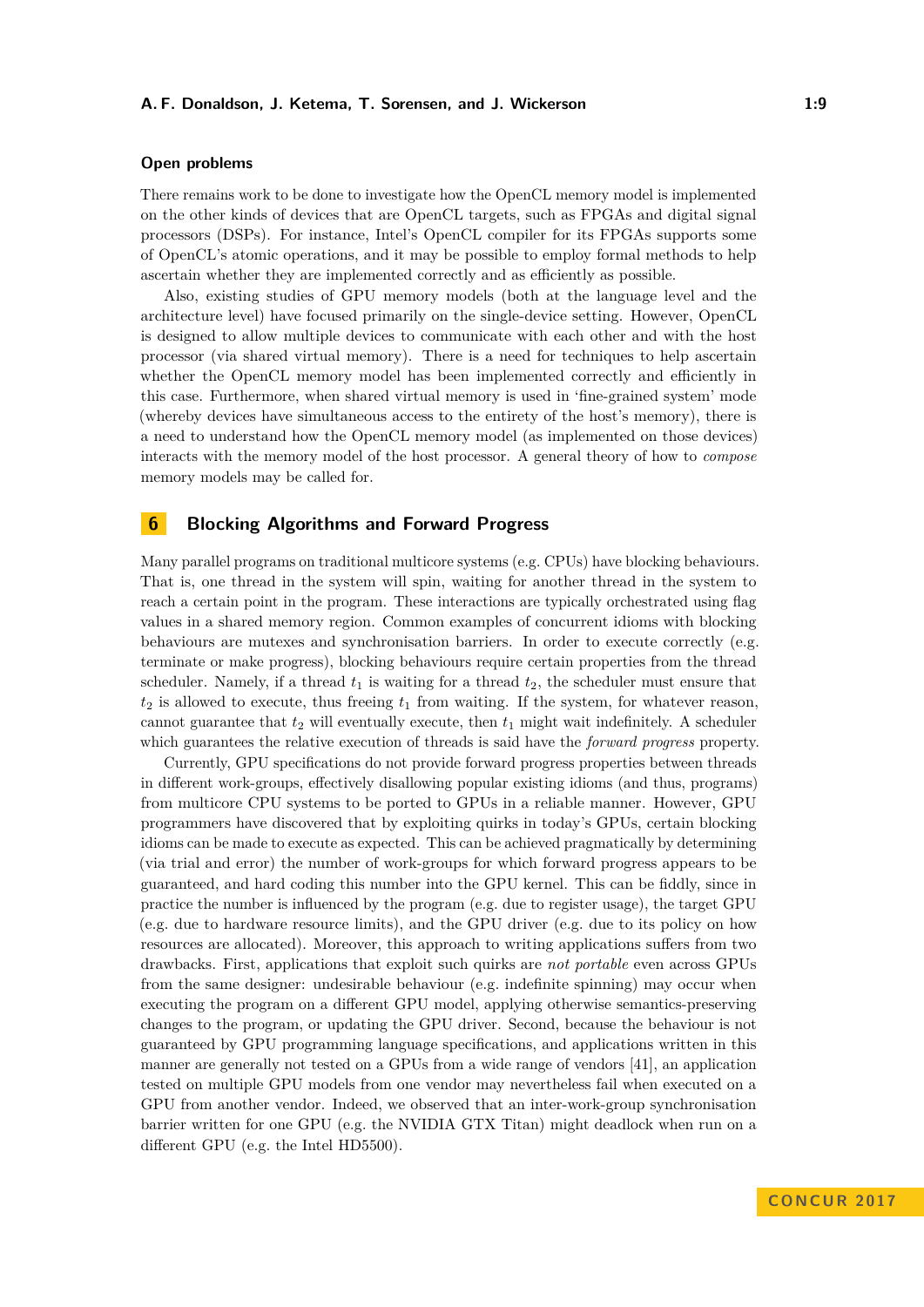# **1:10 Forward Progress on GPU Concurrency**

To address the above drawbacks, we performed a large empirical study (across eight GPUs spanning four vendors) to search for a forward progress abstraction that was (a) able to account soundly for the behaviour across the GPUs that we tested, and (b) useful enough to allow the implementation of popular blocking idioms [\[42\]](#page-12-14). After probing our zoo of GPUs with litmus tests, we determined that all GPUs had the following property: once a work-group begins executing a kernel (i.e. the work-group becomes *occupant* on a hardware resource), it will continue executing until it reaches the end of the kernel. We call this execution model the *occupancy bound* execution model, because the number of work-groups for which relative forward progress is guaranteed is bound by the hardware resources available for executing work-groups; i.e. the hardware resources determine how many work-groups can be occupant.

The occupancy bound execution model naturally allows mutex synchronisation, as a thread that acquires a lock is guaranteed to continue executing, thus eventually releasing the lock.<sup>[4](#page-9-0)</sup> A portable synchronisation barrier across work-groups is, however, much more difficult to achieve. To address this, we developed a *discovery protocol*, which dynamically, at kernel launch, determines a safe, lower-bound estimate of the number of occupant work-groups. Work-groups that are not part of the initial wave of occupant work-groups discover that this is the case, and immediately exit the kernel. As a result, they do not participate in any blocking synchronisation. Kernels must be designed to be agnostic to the number of executing work-groups, to account for the fact that the number of occupant work-groups may vary across GPUs and between driver versions, and due to the fact that the discovery protocol does not guarantee discovering all work-groups that are initially occupant, and may discover a different number of work-groups during different executions of the same kernel. Previous work shows that it is usually possible to design kernels to satisfy this constraint, and programs with this property are said to use the *persistent thread* programming model [\[21\]](#page-11-22).

The discovery protocol uses a polling mechanism, protected by a mutex, to allow workgroups to mark themselves as executing. Because the poll is only open for a finite amount of time, it is possible that the occupant work-groups may not be able to mark themselves, and contribute to the computation, thus under utilising the GPU. We show through a wide range of experiments that on current GPUs, we are able to define a discovery protocol that has a recall of nearly 100%. Our main insight is that using a *fair* mutex, such as a ticket lock, to guard the polling data structure leads to better recall than is achievable using a more traditional compare-and-swap-based spin-lock.

## **Open problems**

As part of our work, we benchmarked a set of applications that use our discovery protocol and inter-work-group synchronisation barrier against versions of the same applications that use a *multi-kernel* approach to achieve global synchronisation (by explicitly ending and re-launching the kernel). We observed a wide range of performance profiles across the eight GPUs that we tested. For example, on Intel GPUs, our inter-work-group barrier provides a median 28% performance improvement compared with the multi-kernel approach, while on ARM GPUs we observed a median 50% *slowdown* using the inter-work-group barrier. An interesting open problem is to investigate whether a performance model can be developed that can predict when it is beneficial to use an inter-work-group barrier. Recent work has started to develop such a model for NVIDIA GPUs, but is yet to be extended to GPUs of other vendors [\[37\]](#page-12-15).

<span id="page-9-0"></span><sup>4</sup> Of course, it is possible as usual for deadlock to occur due to mismanagement of multiple mutexes.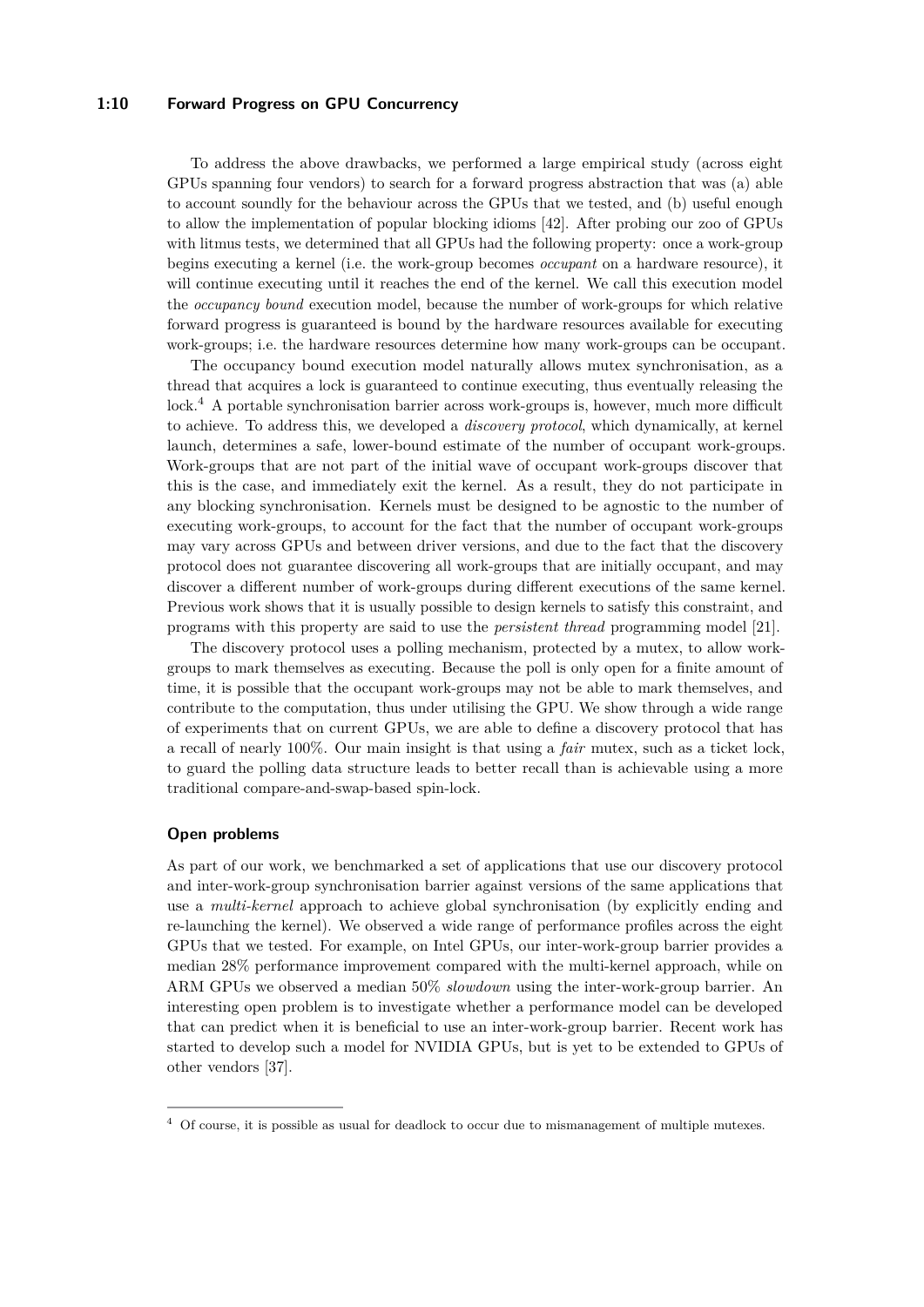In our work so far we have only examined the relative forward progress properties associated with threads in *different* work-groups. Forward progress properties between threads at different levels of the GPU execution hierarchy may not be the same. As with inter-work-group forward progress, GPU specifications do not provide much guidance with respect to intra-work-group forward progress. In this context we think the following are interesting research topics: (a) an empirical investigation of the forward progress properties that GPUs appear to provide at each level of the execution hierarchy, and (b) the identification of applications that might benefit from blocking idioms at additional levels of this hierarchy.

Finally, because GPU specifications *do not* provide forward progress guarantees at present, we believe that working with standards committees in this area is vital. Our understanding from talking with various contacts in the GPU industry is that one reason vendors are reluctant to provide forward progress guarantees is so that they can reserve the right to dynamically change the computational resources assigned to a given GPU kernel, e.g. to make computational resources available to other tasks, or to reduce energy consumption. In our most recent work we have proposed an extension to the GPU programming model called *cooperative kernels*, specifically designed with blocking algorithms in mind, which we hope may allow the forward progress requirements of blocking algorithms to co-exist with the need for dynamic changes in the hardware resources that are assigned to kernels [\[43\]](#page-12-16).

**Acknowledgements.** The line of work on which we report was contributed to by many coauthors: Jade Alglave, Ethel Bardsley, Mark Batty, Bradford Beckmann, Adam Betts, Nathan Chong, Peter Collingbourne, Pantazis Deligiannis, Hugues Evrard, Ganesh Gopalakrishnan, Daniel Liew, Daniel Poetzl, Shaz Qadeer, Zvonimir Rakamarić, and Paul Thomson.

## **References**

- <span id="page-10-6"></span>**1** Jade Alglave, Mark Batty, Alastair F. Donaldson, Ganesh Gopalakrishnan, Jeroen Ketema, Daniel Poetzl, Tyler Sorensen, and John Wickerson. GPU concurrency: Weak behaviours and programming assumptions. In *ASPLOS*, pages 577–591, 2015.
- <span id="page-10-8"></span>**2** Jade Alglave, Luc Maranget, and Michael Tautschnig. Herding cats: Modelling, simulation, testing, and data mining for weak memory. *ACM Trans. Program. Lang. Syst.*, 36(2):7:1– 7:74, 2014.
- <span id="page-10-5"></span>**3** Afshin Amighi, Saeed Darabi, Stefan Blom, and Marieke Huisman. Specification and verification of atomic operations in GPGPU programs. In *SEFM*, pages 69–83, 2015.
- <span id="page-10-0"></span>**4** Ethel Bardsley, Adam Betts, Nathan Chong, Peter Collingbourne, Pantazis Deligiannis, Alastair F. Donaldson, Jeroen Ketema, Daniel Liew, and Shaz Qadeer. Engineering a static verification tool for GPU kernels. In *CAV*, pages 226–242, 2014.
- <span id="page-10-1"></span>**5** Michael Barnett, Bor-Yuh Evan Chang, Robert DeLine, Bart Jacobs, and K. Rustan M. Leino. Boogie: A modular reusable verifier for object-oriented programs. In *FMCO*, pages 364–387, 2005.
- <span id="page-10-2"></span>**6** Clark Barrett, Christopher L. Conway, Morgan Deters, Liana Hadarean, Dejan Jovanović, Tim King, Andrew Reynolds, and Cesare Tinelli. CVC4. In *CAV*, pages 171–177, 2011.
- <span id="page-10-4"></span>**7** Ethel Barsdley and Alastair F. Donaldson. Warps and atomics: Beyond barrier synchronisation in the verification of GPU kernels. In *NFM*, 2014.
- <span id="page-10-7"></span>**8** Mark Batty, Alastair F. Donaldson, and John Wickerson. Overhauling SC atomics in C11 and OpenCL. In *POPL*, pages 634–648. ACM, 2016.
- <span id="page-10-3"></span>**9** Adam Betts, Nathan Chong, Pantazis Deligiannis, Alastair F. Donaldson, and Jeroen Ketema. Implementing and evaluating candidate-based invariant generation. *IEEE Trans. Software Eng.*, 2017. To appear.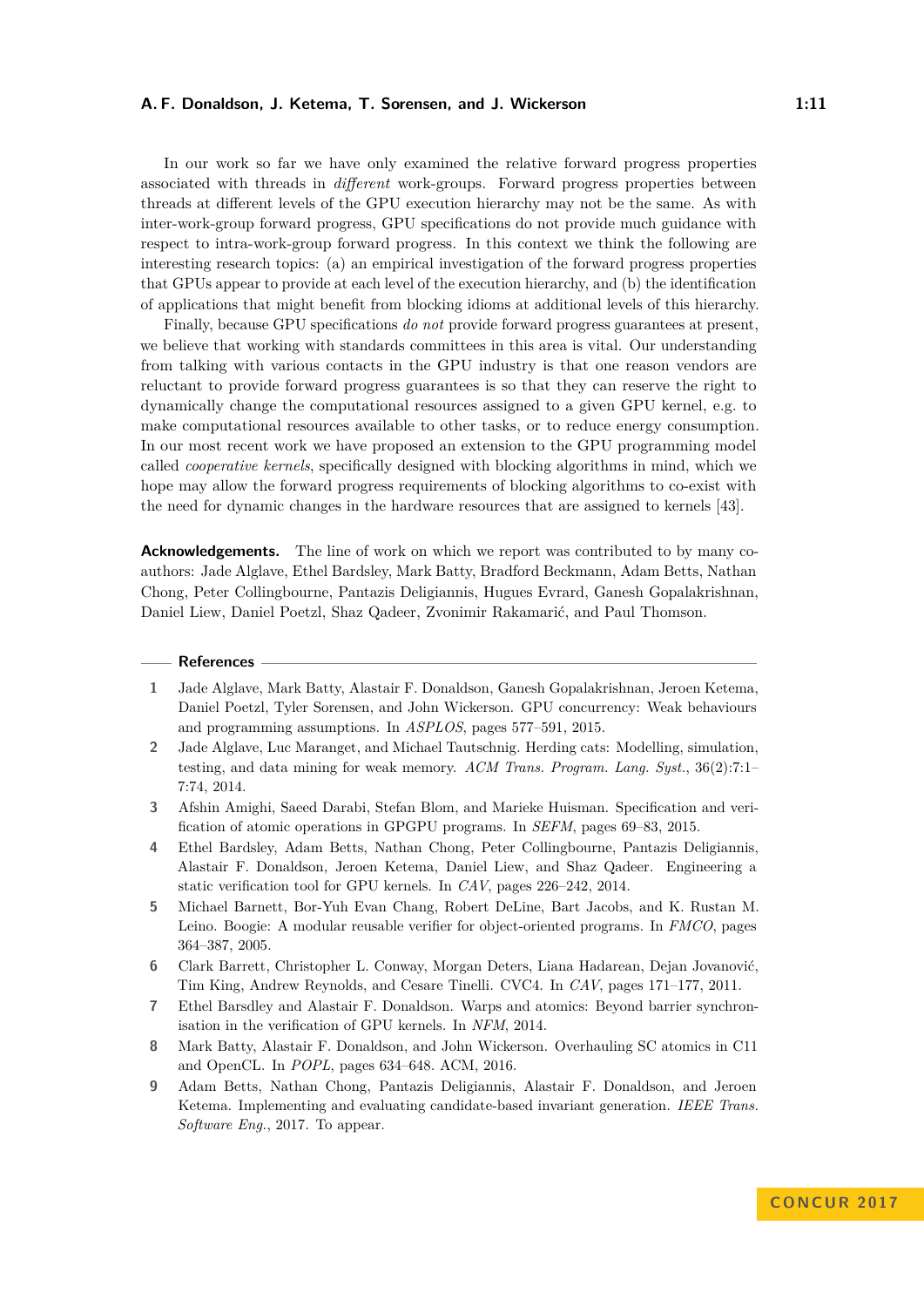# **1:12 Forward Progress on GPU Concurrency**

- <span id="page-11-3"></span>**10** Adam Betts, Nathan Chong, Alastair F. Donaldson, Jeroen Ketema, Shaz Qadeer, Paul Thomson, and John Wickerson. The design and implementation of a verification technique for GPU kernels. *ACM Trans. Program. Lang. Syst.*, 37(3):10:1–10:49, 2015.
- <span id="page-11-2"></span>**11** Adam Betts, Nathan Chong, Alastair F. Donaldson, Shaz Qadeer, and Paul Thomson. GPUVerify: A verifier for GPU kernels. In *OOPSLA*, pages 113–132, 2012.
- <span id="page-11-12"></span>**12** Stefan Blom, Marieke Huisman, and Matej Mihelčić. Specification and verification of GP-GPU programs. *Science of Computer Programming*, 95(3):376–388, 2014.
- <span id="page-11-21"></span>**13** Robert D. Blumofe and Charles E. Leiserson. Scheduling multithreaded computations by work stealing. *Journal of the ACM*, 46(5):720–748, 1999.
- <span id="page-11-16"></span>**14** Wei-Fan Chiang, Ganesh Gopalakrishnan, Guodong Li, and Zvonimir Rakamarić. Formal analysis of GPU programs with atomics via conflict-directed delay-bounding. In *NFM*, pages 213–228, 2013.
- <span id="page-11-14"></span>**15** Nathan Chong, Alastair F. Donaldson, Paul Kelly, Jeroen Ketema, and Shaz Qadeer. Barrier invariants: A shared state abstraction for the analysis of data-dependent GPU kernels. In *OOPSLA*, pages 605–622, 2013.
- <span id="page-11-4"></span>**16** Nathan Chong, Alastair F. Donaldson, and Jeroen Ketema. A sound and complete abstraction for reasoning about parallel prefix sums. In *POPL*, pages 397–410, 2014.
- <span id="page-11-11"></span>**17** Peter Collingbourne, Cristian Cadar, and Paul H. J. Kelly. Symbolic crosschecking of data-parallel floating-point code. *IEEE Trans. Software Eng.*, 40(7):710–737, 2014.
- <span id="page-11-5"></span>**18** Peter Collingbourne, Alastair F. Donaldson, Jeroen Ketema, and Shaz Qadeer. Interleaving and lock-step semantics for analysis and verification of GPU kernels. In *ESOP*, pages 270– 289, 2013.
- <span id="page-11-6"></span>**19** Leonardo Mendonça de Moura and Nikolaj Bjørner. Z3: An efficient SMT solver. In *TACAS*, pages 337–340, 2008.
- <span id="page-11-7"></span>**20** Cormac Flanagan and K. Rustan M. Leino. Houdini, an annotation assistant for ESC/Java. In *FME*, pages 500–517, 2001.
- <span id="page-11-22"></span>**21** Kshitij Gupta, Jeff Stuart, and John D. Owens. A study of persistent threads style GPU programming for GPGPU workloads. In *InPar*, pages 1–14, 2012.
- <span id="page-11-20"></span>**22** ISO/IEC. *Programming languages – C*. International standard 9899:2011, 2011.
- <span id="page-11-15"></span>**23** Jeroen Ketema and Alastair F. Donaldson. Termination analysis for GPU kernels. *Science of Computer Programming*, 2017. To appear.
- <span id="page-11-0"></span>**24** Khronos Group. The OpenCL specification version: 2.0 (rev. 29), July 2015. [https:](https://www.khronos.org/registry/cl/specs/opencl-2.0.pdf) [//www.khronos.org/registry/cl/specs/opencl-2.0.pdf](https://www.khronos.org/registry/cl/specs/opencl-2.0.pdf).
- <span id="page-11-1"></span>**25** Peter M. Kogge and Harold S. Stone. A parallel algorithm for the efficient solution of a general class of recurrence equations. *IEEE Trans. Comp.*, C-22(8):786––793, 1973.
- <span id="page-11-13"></span>**26** Kensuke Kojima and Atsushi Igarashi. A Hoare logic for SIMT programs. In *APLAS*, pages 58–73, 2013.
- <span id="page-11-18"></span>**27** Vu Le, Mehrdad Afshari, and Zhendong Su. Compiler validation via equivalence modulo inputs. In *PLDI*, pages 216–226, 2014.
- <span id="page-11-8"></span>**28** Alan Leung, Manish Gupta, Yuvraj Agarwal, Rajesh Gupta, Ranjit Jhala, and Sorin Lerner. Verifying GPU kernels by test amplification. In *PLDI*, pages 383–394, 2012.
- <span id="page-11-9"></span>**29** Guodong Li and Ganesh Gopalakrishnan. Scalable SMT-based verification of GPU kernel functions. In *FSE*, pages 187–196, 2010.
- <span id="page-11-10"></span>**30** Guodong Li, Peng Li, Geoffrey Sawaya, Ganesh Gopalakrishnan, Indradeep Ghosh, and Sreeranga P. Rajan. GKLEE: Concolic verification and test generation for GPUs. In *PPoPP*, pages 215–224, 2012.
- <span id="page-11-19"></span>**31** Christopher Lidbury, Andrei Lascu, Nathan Chong, and Alastair F. Donaldson. Many-core compiler fuzzing. In *PLDI*, pages 65–76, 2015.
- <span id="page-11-17"></span>**32** William M. McKeeman. Differential testing for software. *Digital Technical Journal*, 10(1):100–107, 1998.